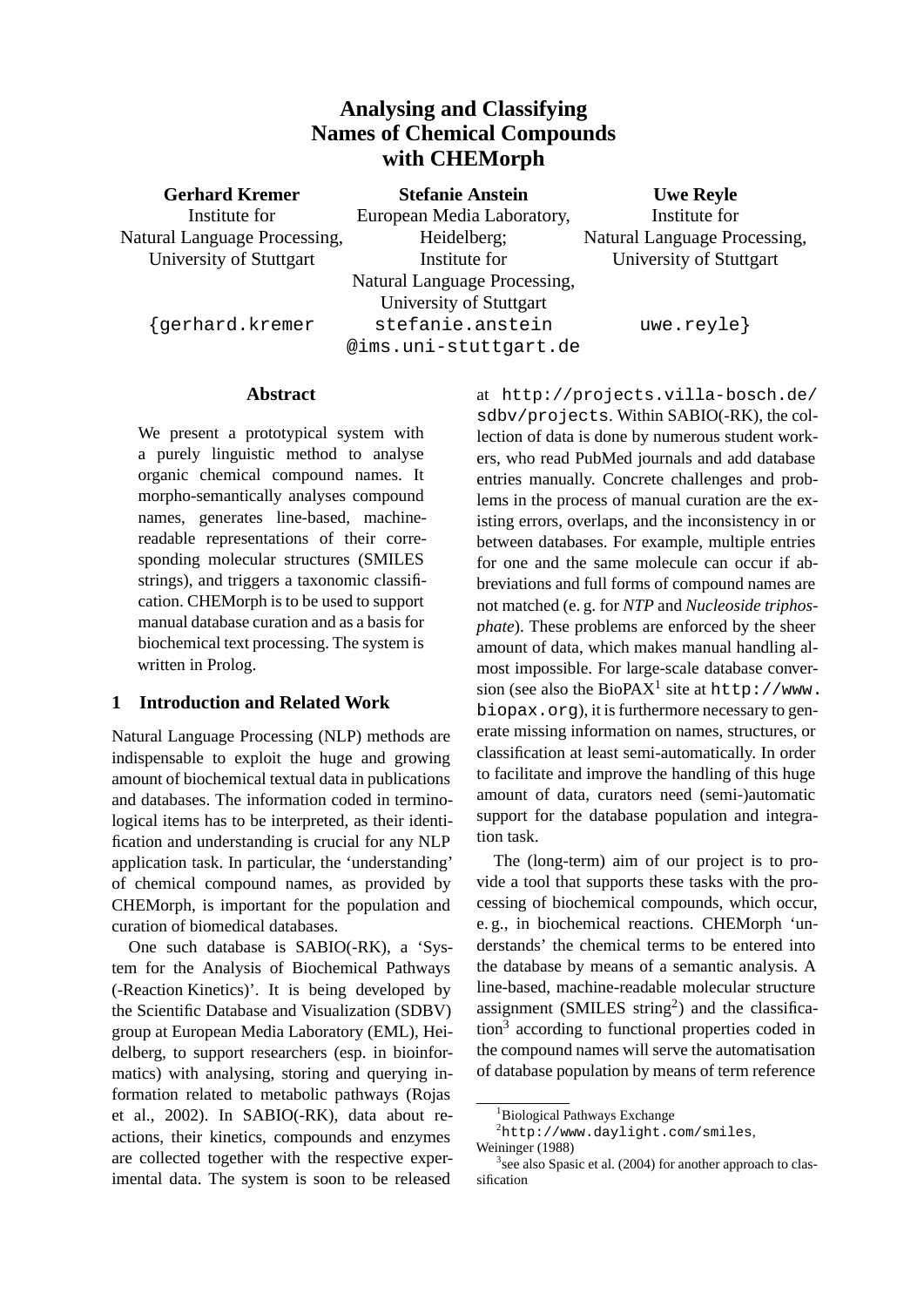7-hydroxyheptan-2-one  
\n
$$
\downarrow
$$
\n7-hydroxy hept an -2- one  
\n
$$
\downarrow
$$
\ncompd( ane(7\*C), pref([??\*[7]-hydroxy]), suff([??\*[2]-one]))  
\n
$$
OCCCCCC(0)C
$$
 ALCOHOL, KETONE,...

Figure 1: Example analysis of the name *7-hydroxyheptan-2-one*.

and coreference resolution. An example analysis for *7-hydroxyheptan-2-one* is shown in figure 1. The corresponding SMILES string and the list of classes can be seen in the bottom line; the complete molecular structure is shown in figure 2.

$$
\begin{array}{cccccccccccccccccc} & H & O & H & H & H & H & H \\ & & | & 0 & | & | & | & | & | & | & \\ H - C - C - C - C - C - C - C - C - C - C - C - D - H \\ & & | & | & | & | & | & | & \\ H & & H & H & H & H & H \end{array}
$$

Figure 2: Molecular structure of *7-hydroxyheptan-2-one*

CHEMorph will provide (semi-)automatic support of database curators for efficient and highquality database population, integration, and curation. Much time-consuming, expensive and errorprone manual work will thus be prevented. The tool will also diminish the problem of data inconsistency. Databases will become more reliable; they can be enriched faster, easier and more consistently.

The salient feature of CHEMorph is that it not only deals with fully specified chemical terms, but also with underspecified terms (i. e. terms lacking information about the molecular structure, which is a very frequent phenomenon in literature), class names and terms that are built up from subterms of any of these. The system, as described in Anstein and Kremer (2005), thus analyses fully specified (e. g. *2-deoxy-beta-D-erythro-pentose*), trivial (e. g. *benzene*) and semi-systematic (e. g. *benzene-1,3,5-triacetic acid*) as well as underspecified (e. g. *deoxysugar*) compound names. These functionalities as well as its depth of analysis distinguishes it from existing systems like 'ChemFinder'<sup>4</sup> , 'PubChem'<sup>5</sup> , 'ACD/Name'<sup>6</sup> , or the 'Chemical Entity Relationship Skill Cartridge'<sup>7</sup> for identification, classification and name-to-structure translation.

Apart from our system, existing SMILES string generators only compute SMILES strings from graphical representations of molecular structures, not from names as they are coded in literature (e. g. 'Accelrys'<sup>8</sup> or the 'ChemAxon'<sup>9</sup> products). Furthermore, existing classifiers work only based on SMILES strings (Wittig et al., 2004) – not on names – or take their information from static databases (such as 'PAREO'<sup>10</sup>). Additional resources for compound name data are, e. g., 'Pub-Chem Compound'<sup>11</sup>, 'ChEBI'<sup>12</sup>, 'KLOTHO'<sup>13</sup>, 'Whatizit'<sup>14</sup>, to name a few. Most systems described show no total correspondence to the functionalities of our tool (either because of requiring input other than names or the drawback not to cover new words formed productively according to nomenclature principles); only two systems ('ChemFinder' and Gerstenberger (2001)) conduct a compositional analysis (based on linguistic theory), but none of these handles underspecification. To the best of our knowledge, no comparable tool exists, and CHEMorph clearly extends the functionalities (even though not yet the quantitative coverage) of other systems.

```
9http://www.chemaxon.com
```

```
10http://genome.jouy.inra.fr/pareo
```

```
11http://pubchem.ncbi.nlm.nih.gov
```

```
12http://www.ebi.ac.uk/chebi
```

```
13http://www.biocheminfo.org/klotho
```

```
14http://www.ebi.ac.uk/Rebholz-srv/
```

```
whatizit/form.jsp
```
<sup>4</sup>http://chemfinder.cambridgesoft.com

<sup>5</sup>http://pubchem.ncbi.nlm.nih.gov <sup>6</sup>http://www.scienceserve.com/Software/ ACD/ACD\_Name.htm

 $^{7}$ http://www.temis.com/?id=25&selt=14 <sup>8</sup>http://www.accelrys.com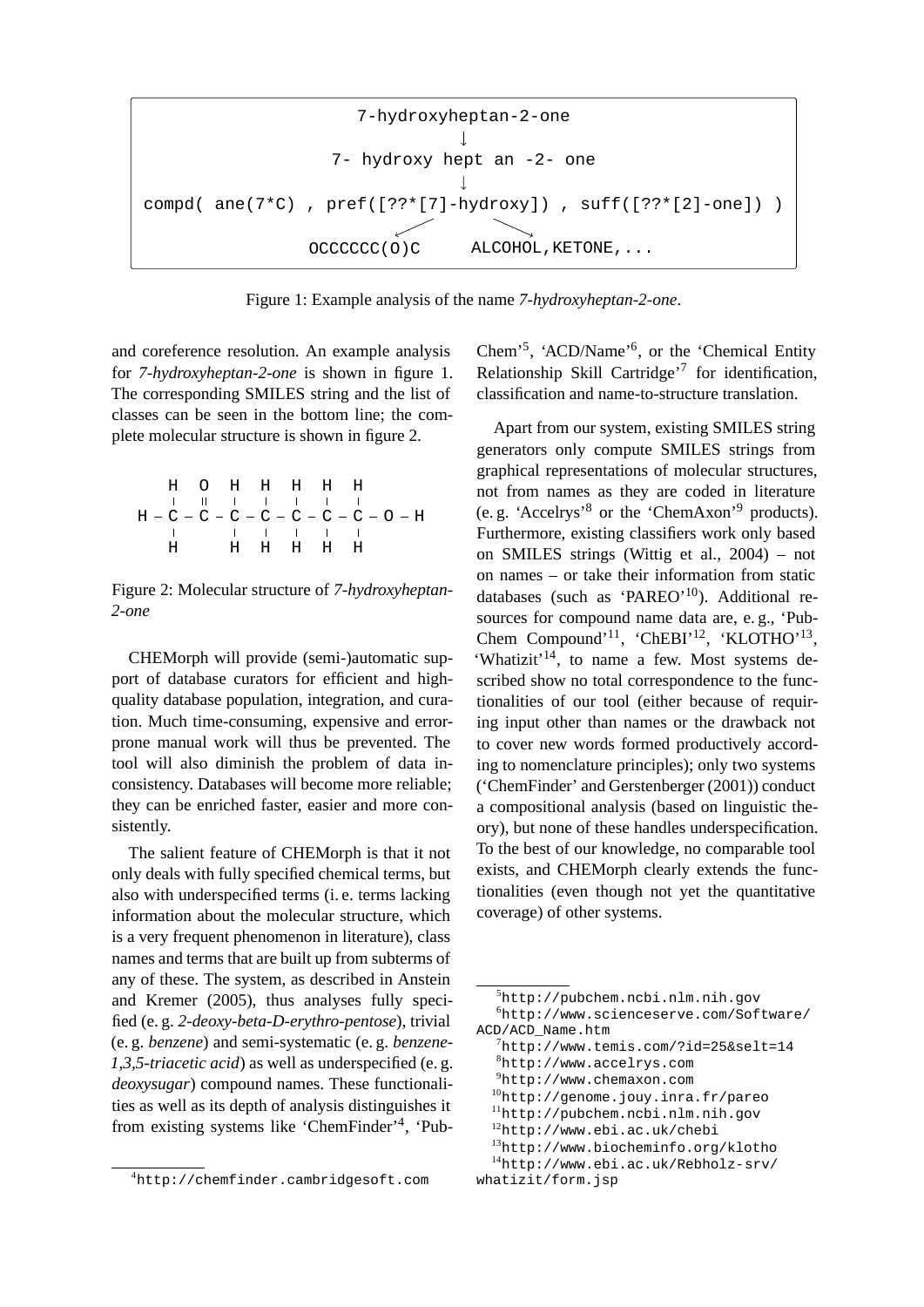### **2 Our Approach**

CHEMorph linguistically analyses names that are based on the IUPAC nomenclature rules for organic compounds in general and the special nomenclature rules for sugar names (IUPAC Commission on Nomenclature of Organic Chemistry, 1993; IUPAC-IUBMB Joint Commission on Biochemical Nomenclature, 1996). As a theoretical basis we used the approach to the analysis of biochemical terminology described by Reyle (2006).

Each given compound name is deconstructed and assigned a semantic representation, which serves as the common basis for generating a representation of the molecular structure in the form of a SMILES string and for classifying the compound.

Underspecified names such as *hydroxyheptan-2 one* are analysed by assigning a partial SMILES string (if possible including information about which part of the name is underspecified) and the classes the compound belongs to.

#### **2.1 Modules and Methods**

The system consists of a linguistic parser which splits a term into meaningful subunits (so-called morphemes) and generates the semantic representation from a name. This representation then is used by the SMILES string generator and by the classification module to produce their corresponding output (see figure 3).



Figure 3: CHEMorph system architecture

#### **Parser**

The parser uses a Definite Clause Grammar (DCG, a rule-based Prolog formalism to separate linguistic entities into their segments) which morphologically splits the input name and compositionally constructs its semantic representation (see figure 4 for an example). Therefore, a lexicon is necessary which comprises morphemes, their corresponding syntactic categories and semantic annotations. Furthermore, each DCG rule describes how morphemes and – additionally – how their semantic annotations have to be combined to form a valid name.

The semantic representation for an organic compound name is a triple consisting of a parent term representation, a list of prefix operators, and a list of suffix operators with the following format: *compd(ParentTerm, PrefixList, SuffixList)*. The parent term representation basically consists of a representation of a molecular skeleton structure, typically a number of atoms of the same chemical element. Depending on the input name, this skeleton representation is modified by embedding it as an argument into a predicate-argument expression describing the kind of modifications together with their location(s). This representation may then itself be embedded into descriptions of other modifications, and so on, until the parent term is fully described. The parent term representation is further modified by the prefix and suffix operator list.

#### **SMILES String Generator**

The semantic representation describes an order of operations which modify a molecular skeleton structure. This representation is transferred into a Prolog representation of the molecular structure, which describes the properties (locant, bonds, attached elements, etc.) of each chain element. The format of such a chain element representation is shown in  $(1)$ .

```
(1) chain_el(Element,Locant,
         Branches_List,Features_List)
```
This intermediate representation is then used for generating the SMILES string. For underspecified structures, a partial SMILES string is generated, and a list of underspecified morphemes is shown (see (2)).

```
(2) a. format:
  underspecified(SMILES_String,
       Underspecified_Prefixes_List)
b. example:
  underspecified(C(=0)C([H])(0)...[??*2,3,4-deoxy])
```
In example (2b), the expression *??\*{2,3,4}-deoxy* specifies the set of possible locants (2, 3, and 4) for the prefix *deoxy* and describes that no multiplier (*??*) was given in the input name. Thus, the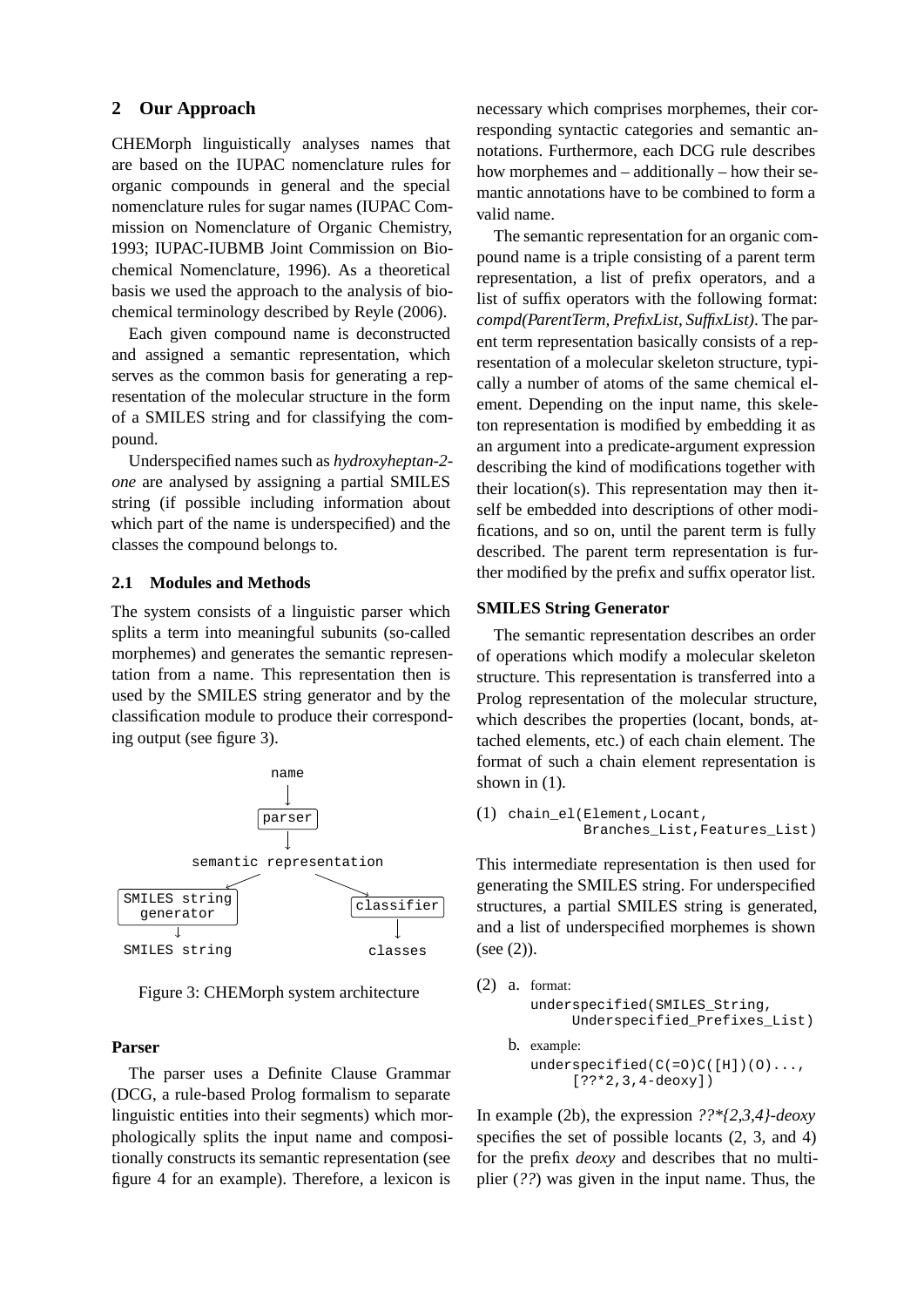

Figure 4: Example analysis for *7-hydroxyheptan-2-one*. The first line shows the name splitted into morphemes. Each one is assigned a morpho-syntactic category and a semantic representation. The grammar rules define how these can be combined to form the semantic output as shown in the bottom line.

$$
\begin{array}{cccccccccccccc} & H & H & H & H & H & H \\ & & | & | & | & | & | & | & \\ H - C - C - C - C - C - C - C & - H & & \\ & | & | & | & | & | & | & \\ & H & H & H & H & H & H \end{array}
$$

Figure 5: Molecular structure of *2,3-dihydropent-2-ene*

deoxy operation can be applied at most three times to the partial SMILES string, each time removing one oxygen atom attached with a single bond as a side branch to the main chain of the compound.

During the SMILES string generation process, a consistency check for locant-multiplier pairs is conducted to exclude impossible combinations.

#### **Classifier**

The classification module extracts and uses the operator names (representing morphemes) to calculate the chemical classes from the semantic representation heuristically. This is achieved by prescribing which combination of operators leads to which class of compounds.

In some cases, the locants associated to operators are used to check for a mutual influence of operators in the determination of the classes. As an example for such an effect, the prefix *2,3 dihydro* in *2,3-dihydropent-2-ene* 'neutralises' the *-ene* (double bond) desaturation: the latter is 'no longer' of the class ALKENE (see figure 5 for an image of the molecule structure).

From the classes generated so far, super-classes are calculated with the help of 'axioms' such as "Primary alcohols are alcohols.".

The output of the classifier is a list of class names as seen in the respective bottom lines of figure 1.

#### **2.2 Results and Evaluation**

CHEMorph takes organic chemical compound names as input and provides a semantic representation, a molecular structure representation in form of a SMILES string (if applicable) and a list of classes for a given term. Examples of such analyses are shown in table 1.

For the task of database curation, one application can be to prompt a name and get its SMILES string, its classification, or an error message in case the term cannot be analysed. A different application can be to compare two names and get the output message if they are synonymous or not, together with the reasons such as 'morpho-syntactic variants', 'same SMILES string', '. . . is a superclass of  $\dots$ , etc.).

Further applications are the acquisition of an ontology similar to the extract in figure 6 (see also http://www.geneontology.org, Stevens et al. (2000), or Bodenreider and Burgun (2002)) and named-entity recognition for text mining applications, see e. g. Fluck et al. (2005).

As CHEMorph is still ongoing work, a largescale evaluation (see Gaizauskas (1998) for a general overview) on, e. g., data from PubChem,  $KEGG<sup>16</sup>$ , ChEBI, etc. can only be conducted as soon as the lexicon is (semi-automatically) extended. The system will have to be evaluated ac-

<sup>16</sup>Kyoto Encyclopedia of Genes and Genomes (http:// www.genome.ad.jp/kegg)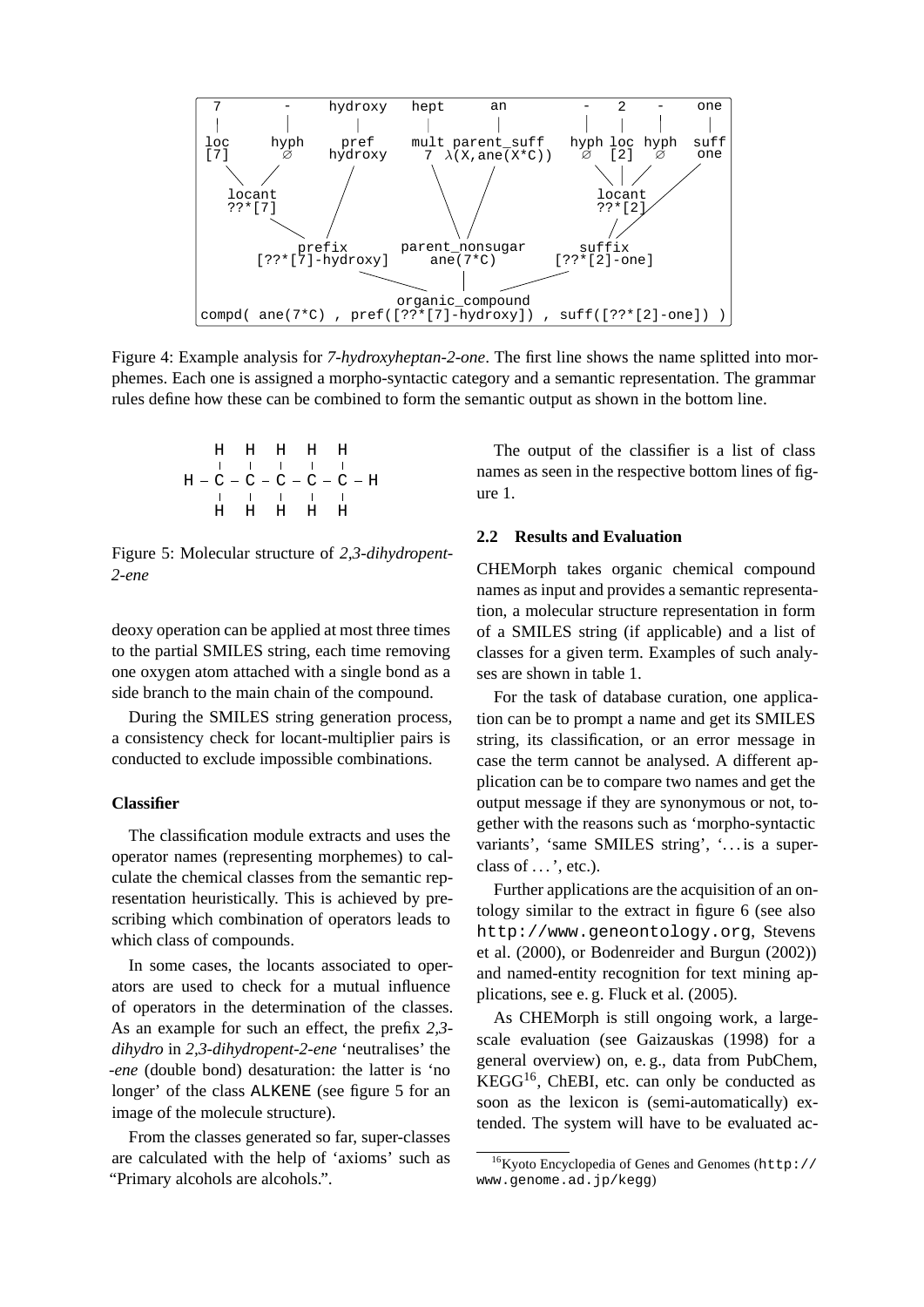| name                  | results                                                                                                                                                                                                   |  |
|-----------------------|-----------------------------------------------------------------------------------------------------------------------------------------------------------------------------------------------------------|--|
| 7-hydroxyheptan-2-one | $\text{compd}(\text{ane}(7*C), \text{pref}([??*[7]-\text{hydroxy}]), \text{suffix}([??*[2]-\text{one}]))$<br>$CC (=0)$ CCCCCO <sup>15</sup><br>KETONE, ALKANE, ALCOHOL                                    |  |
| dipentene             | $compd(ene(2*[??],ane(5*C)),pref([])$ , suff $([])$<br>underspecified(CCCCC, $[2*1, 2, 3, 4$ -ene]) <sup>15</sup><br><b>ALKENE</b>                                                                        |  |
| L-threo-tetrodialdose | $\text{compd}(\text{ose}(2*[??], 4*C), \text{pref}([\text{cfq}([L-three)])), \text{suffix}([\ ]))$<br>$C (=0) [C@] ([H]) (0) [C@@] ([H]) (0) C (=0)$<br>TETROSE, DIALDOSE, TETRODIALDOSE <sup>15</sup>    |  |
| D-fructose            | $\text{compd}(\text{triv_name}(\text{fructose}), \text{pref}([\text{cfq}([D])]), \text{suffix}([\ ]))$<br>$C(0)C(=0)$ [C@@]([H])(O)[C@]([H])(O)[C@]([H])(O)C(O)<br>FRUCTOSE, HEXOSE, ALDOSE <sup>15</sup> |  |
| 2-pentulose           | $compd(ulose(??*[2], 5*C), pref([1], suff([1]))$<br>$C([H])(O)C([H])(O)C(=O)C([H])(O)C([H])(O)$<br>PENTULOSE, KETOSE <sup>15</sup>                                                                        |  |
| pent-2-ulose          | $compd(ulose(??*[2], 5*C), pref([])$ , suff([]))<br>$C([H])(O)C(=O)C([H])(O)C([H])(O)C([H])(O)$<br>PENTULOSE, KETOSE <sup>15</sup>                                                                        |  |

Table 1: Example analyses. The result for each name contains its semantic representation (first line), the corresponding SMILES string (second line), if available, and the value of the class list variable (third line).



Figure 6: Class hierarchy for *7-hydroxyheptan-2-one* to serve as a knowledge base, generated by a stepby-step abstraction.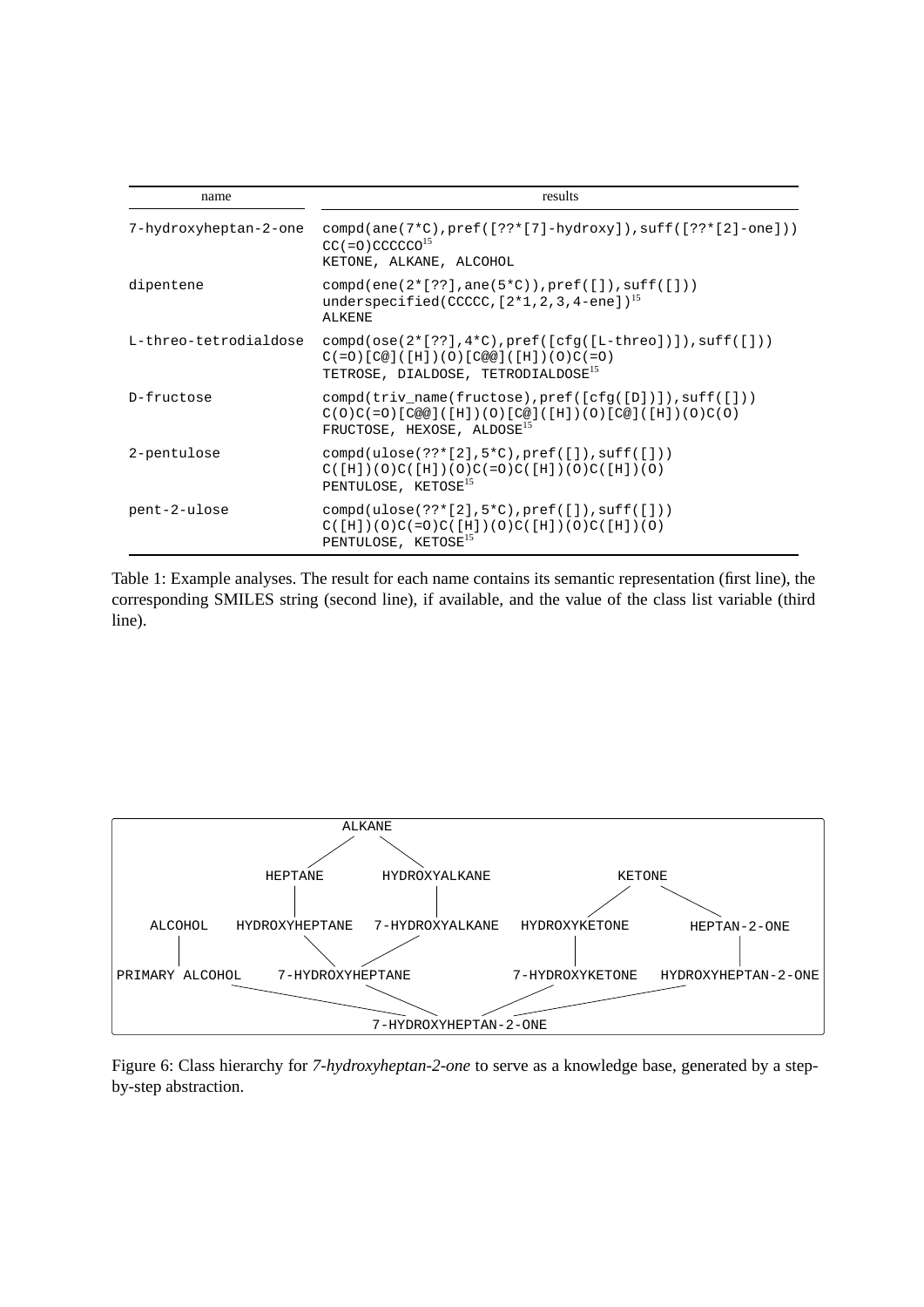cording to a manually annotated reference set of analyses, SMILES strings, and classification for biochemical terms (as test corpora of this kind do not yet exist). At least for fully specified compound names for which SMILES strings exist, our classification result can also be compared to classes calculated by other tools, e. g. by the one based on SMILES strings as described by Wittig et al. (2004). Up to now we concentrated on developing a proper methodology (rather than aiming at a broad coverage of names) and produced a prototype. Nevertheless, we conducted a small evaluation on the system wrt the fragment defined by the nomenclature rules with 100 arbitrarily chosen names appearing there as examples. Semantic analyses were generated for 93 % of these. Failures are mostly due to grammar rules which are missing or still are too restrictive.

## **3 Conclusion and Outlook**

CHEMorph is a system that analyses fully specified – trivial and (semi-)systematic – as well as underspecified compound names to support the curation of biomedical databases. It generates SMILES strings and determines possible classes of the terms.

The system is to be used to detect synonymous entries as well as errors and inconsistencies in or between databases. It can also be used to specify reaction equations which contain names of compound classes, as reaction equations are often expressed with general terms, e. g. 'alcohol' and 'alkyl sulfate' in *3'-phosphoadenylylsulfate + an alcohol = adenosine 3',5'-bisphosphate + an alkyl sulfate*. The generation of more specific forms which are contained in these compound classes presents a serious problem because relations (esp. 'is a', 'part of') between specific and general terms must be identified. Curators need a fully structured ontology that can be used as a knowledge base.

CHEMorph will thus offer more control and reliability for database curators by means of the following: (i) For term reference, it yields a linguistic analysis, a structure assignment and a classification of terms. Underspecified terms, which are

frequent in these data, are represented by partial structures and are classified accordingly. The representations of all kinds of terms are used to resolve coreferences by semantic normalisation. (ii) Our system additionally establishes an ontological classification of general and specific terms, including 'is a' and 'part of' relations, but also a relation such as 'derivative of', which holds between two compounds if one is a formal derivative of the other.

To conclude, the system presented takes advantage of NLP methods for consistent, reliable and both time- and money-saving semi-automatical database population and curation.

We created a valuable prototype with many possibilities for its enhancement. On the one hand, this will have to be done by including further nomenclature systems, where one challenge will be to cover all names which people use in the biochemical domain. The focus for this work will be on lexical enrichment (esp. trivial names), as the grammar rules are quite limited. On the other hand, enhancement can also consist in more sophisticated algorithms for more context and domain knowledge, semantic inferences, presupposition resolution, default rules, etc. The unique technique of such a deep linguistic analysis with a 'semantic model' for structural and functional properties of molecules makes it possible to calculate, e. g., molecular features which are wrong or missing in a compound name. CHEMorph can be used as a basis to develop (with interdisciplinary work from computational linguistics and biochemistry) an elaborate system, where fully specified terms are treated in a fully automatic manner and underspecified terminology will be taken care of by an interactive dialogue tool with experts to resolve remaining ambiguities. Such a system would not only be a basis for (semi-)automatic database curation, but also for named-entity recognition for text processing applications (e. g. information extraction or text mining as MedMiner<sup>18</sup> does), where terminology is still the major challenge.

To summarise, this project deals with the semantic processing of terminology in biomedical data in order to advance (semi-)automatic database curation. Its outcome will serve as a basis for further text mining applications and for text understanding, which do need a sophisticated processing and

<sup>&</sup>lt;sup>16</sup>This part of the results was not generated by CHEMorph, but has been added manually for demonstration. Until now, the system's implementation was divided into two parts: analysis of sugar names including generation of their SMILES strings and analysis of nonsugar names including generation of their corresponding classes. These components are currently being merged.

<sup>18</sup>http://discover.nci.nih.gov/ textmining